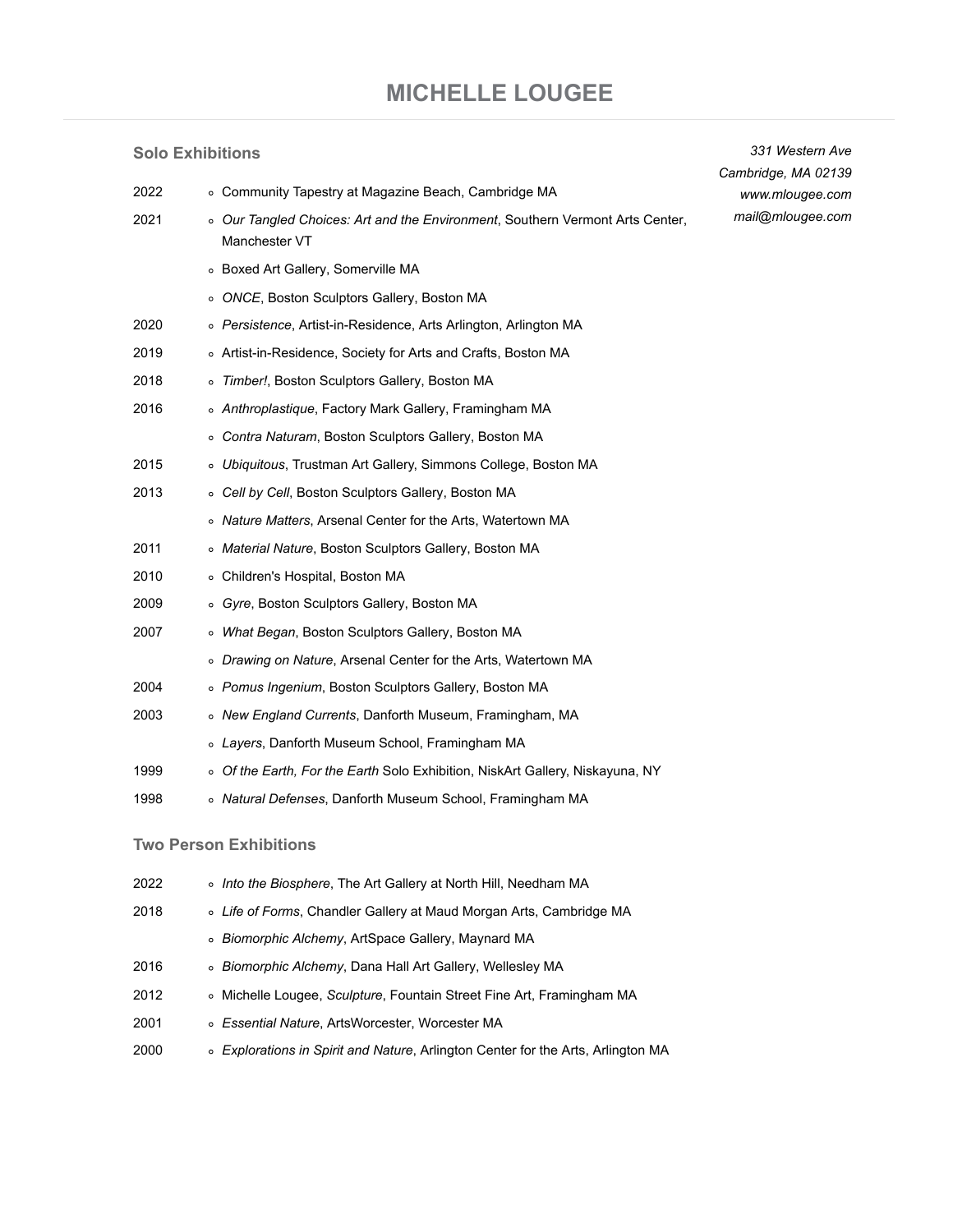## **Group Exhibitions**

| 2022 |         | o Treasured Trash, Heritage Museum & Gardens, Sandwich MA                                                               |
|------|---------|-------------------------------------------------------------------------------------------------------------------------|
|      |         | ○ Boston Sculptors at 30!, Highfield Hall & Gardens, Falmouth MA                                                        |
| 2021 |         | ∘ Joyful   Spaces of Gathering, Kimpton Nine Zero Hotel, Boston MA                                                      |
|      |         | o MARS Alight, Manship Artists Residency + Studios, Gloucester MA                                                       |
|      |         | ○ IMAGO Foundation for the Arts, Warren RI                                                                              |
|      |         | o Vision 20/21: Found, Formed, Fused, Cape Cod Museum of Art, Dennis MA                                                 |
|      |         | ○ Upsurge, Paula Estey Gallery, Newburyport MA                                                                          |
|      |         | ○ Upsurge Too, Storefront Art Projects, Watertown MA                                                                    |
|      |         | o humanNATURE, Musa Collective, Boston MA                                                                               |
| 2020 |         | ○ How Do We Relate to the Climate Crisis?, Multicultural Arts Center, Cambridge MA                                      |
| 2019 |         | • Human   Nature, Heritage Museum, Sandwich MA                                                                          |
|      |         | Take it Outside, Fuller Craft Museum, Brockton MA                                                                       |
|      |         | ∘ Material Lamentations: Art, Grief, and the Land, Kathryn Schultz Gallery - Cambridge<br>Art Association, Cambridge MA |
|      |         | ○ A Woman's Work, The Brush Art Gallery, Lowell MA                                                                      |
|      |         | o Opp vsites Attract, Boston Sculptors Gallery, Boston MA                                                               |
| 2018 |         | ○ Stitch, New Art Center, Newton MA                                                                                     |
|      |         | ∘ Evil Plastic – Art from Detritus, Viridian Artists, New York NY                                                       |
| 2017 |         | • Among Friends, Fountain Street Gallery, Boston MA                                                                     |
|      |         | ∘ In Deep Water, Flatrocks Gallery, Gloucester MA                                                                       |
| 2015 |         | ○ Insight, Lunder Arts Center, Lesley University, Cambridge MA                                                          |
|      |         | ○ Boston Sculptors in Concord, Concord Art Association, Concord MA                                                      |
|      |         | • The Boston Sculptors Gallery at Chesterwood, Stockbridge MA                                                           |
| 2014 |         | o Ceramics en MASSe, Fifield Art Gallery, Bunker Hill Community College, Boston MA                                      |
|      |         | o Visions/Visiones, Convento de Santo Domingo Qorikancha, Cusco Peru                                                    |
|      |         | Transciptiones, ICPNA, Cusco Peru                                                                                       |
|      |         | o Ovid's Girls, Kunstverein Tiergarten, Berlin Germany                                                                  |
|      |         | ○ Metamorphoses, Wichtendahl Galerie, Berlin Germany                                                                    |
|      | $\circ$ | Ovid's Girls Micro: Small - Scaled Works, Gallery Kayafas, Boston MA                                                    |
|      | $\circ$ | Ovid's Girls, Boston Sculptors Gallery, Boston MA                                                                       |
|      |         | ○ Art Meets Science, MDI Biological Laboratory, Bar Harbor ME                                                           |
| 2013 | $\circ$ | Convergence, Christian Science Plaza, Boston MA                                                                         |
|      | $\circ$ | Unlimited, Unbound Visual Arts, Allston MA                                                                              |
|      |         | ○ Blinded by Science, Krikorian Gallery, Worcester Center for Crafts, Worcester MA                                      |
| 2012 | $\circ$ | Our Shared Planet, Lexington Arts & Crafts Society, Lexington MA                                                        |
|      |         | ○ Stirring the Waters   Between Two Bodies, The Sculpture Center, Cleveland OH                                          |
|      |         |                                                                                                                         |

*Five From Here*, [Riverside Gallery](http://www.cambridgecc.org/riverside-gallery.html), Cambridge MA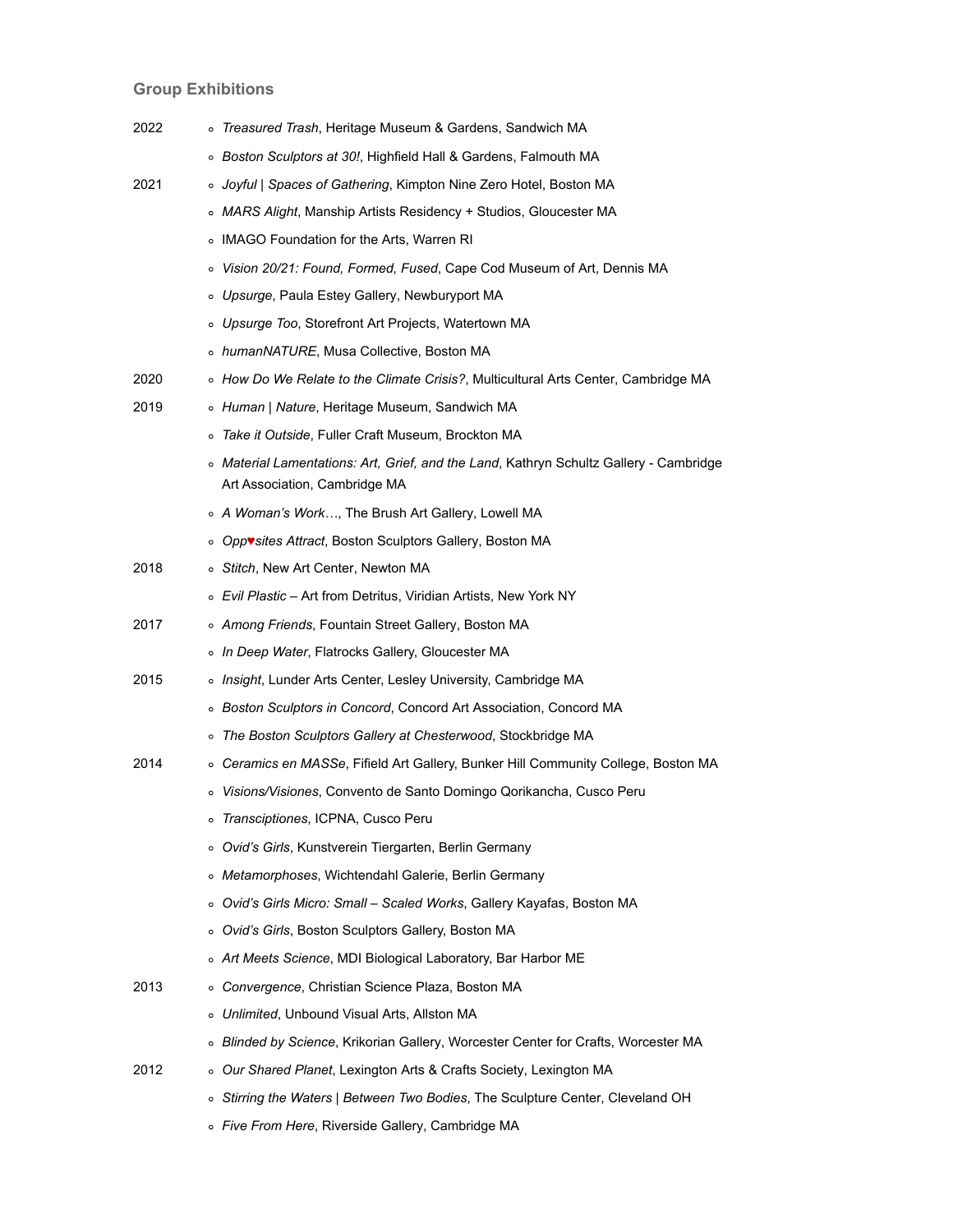| 2011          | $\circ$ | The Sixth Gyre: Art, Oceans, and Plastic Pollution, 5th International Debris Conference,<br>Honolulu HI |
|---------------|---------|---------------------------------------------------------------------------------------------------------|
| 2010          |         | ○ Reshaping Reality, Brattleboro Museum & Art Complex, Brattleboro, VT                                  |
| 2009          |         | o Trash Menagerie, Peabody Essex Museum, Salem MA                                                       |
| 2006          |         | ○ 360 Degrees, Fitchburg Art Museum, Fitchburg MA                                                       |
| 2004          |         | ○ <i>Origins-Outcomes</i> , Harbor Art Gallery, Boston MA                                               |
| 2003          | $\circ$ | Collection Connection, Boston Sculptors at The Art Complex Museum, Duxbury MA                           |
| 1999          |         | ○ ArtsWorcester Biennial, Worcester Center for Crafts, Worcester MA                                     |
|               | $\circ$ | Contemporary Sculpture, Chesterwood Museum, Stockbridge MA                                              |
| 1998          | $\circ$ | <i>Visions of Worcester, Arts Worcester, Clark University, Worcester MA</i>                             |
|               |         | o Individual Concerns, Gallery of Social and Political Art, Boston MA                                   |
| 1997          |         | o Common Ground, Acton Arboretum, Acton MA                                                              |
| <b>Awards</b> |         |                                                                                                         |
| 2022          |         | ○ Artist's Resource Trust (A.R.T) Fund Award, Berkshire Taconic Community Foundation                    |
| 2021          |         | ∘ Somerville Community Prize, 1st Place, Boxed Art Gallery                                              |
| 2000          |         | • Blanche E. Colman Award, for the pursuit of creative work and study                                   |
| 1998          |         | ∘ Kinnicutt Award, Travel grant for study in Israel                                                     |
| 1997          |         | ○ Prize for Sculpture, Worcester Biennial, Worcester MA                                                 |
| 1996          | $\circ$ | Dory Boland Award, National Juried Exhibition Bristol Art Museum, Bristol RI                            |
|               |         |                                                                                                         |

o Sculpture Award, Juried show, [The Faulty Beagle Gallery,](http://www.faultybeagle.com/) Kunkletown PA

#### **Press**

- Interview with WBZ Radio, *Magazine Beach Tapestry*, May 9, 2022
- B. Amore, [Spotlight Preview Our Tangled Choices: Art and the Environment,](https://www.mlougee.com/assets/art_new_england_202111_20.jpg) Art New England, November/December 2021
- KT Browne, [The Secret Life of Plastic: Michelle Lougee's Environmental Art in Arlington](https://artscopemagazine.com/2021/06/the-secret-life-of-plastic-michelle-lougees-environmental-art-in-arlington/), Artscope, July/August 2021
- Elena Morris, [6 Art Galleries to Safely Visit in Person This Winter,](https://artsboston.org/2021/02/16/6-art-galleries-to-safely-visit-in-person-this-winter/) ArtsBoston, February 16, 2021
- Jesse Collings, [Local artists bring plastic works to Minuteman Bikeway,](https://www.wickedlocal.com/story/cambridge-chronicle-tab/2020/12/17/local-artists-bring-plastic-works-minuteman-bikeway-arlington/3908046001/) Cambridge Chronicle-Tab, December 17, 2020
- Cate McQuaid, *[Plastic is persistent. And so were organizers of this Arlington art installation](https://www.bostonglobe.com/2020/10/21/arts/plastic-is-persistent-so-were-organizers-this-arlington-art-installation/)*, Boston Globe, October 21, 2020
- Arlington Community Media, *[Talk of the Town](https://www.youtube.com/watch?v=cBtteDFfEpU)*, December 3, 2019
- *[Member Spotlight](http://www.cambridgeart.org/member-spotlight-36/)*, Cambridge Art Association, November 25, 2019

Yvonne Stapp, *[Contemporary Science Issues and Innovations](http://www.scienceforthepublic.org/life/art-and-nature-a-special-exhibit)*, Science for the Public, August 28, 2018

*[Check out Michelle Lougee's Artwork](http://bostonvoyager.com/interview/check-michelle-lougees-artwork/)*, BostonVoyager.com, July 30, 2018

*[Inspired by an ocean of trash](https://lesley.edu/news/inspired-by-an-ocean-of-trash)*, Lesley University, July 10, 2018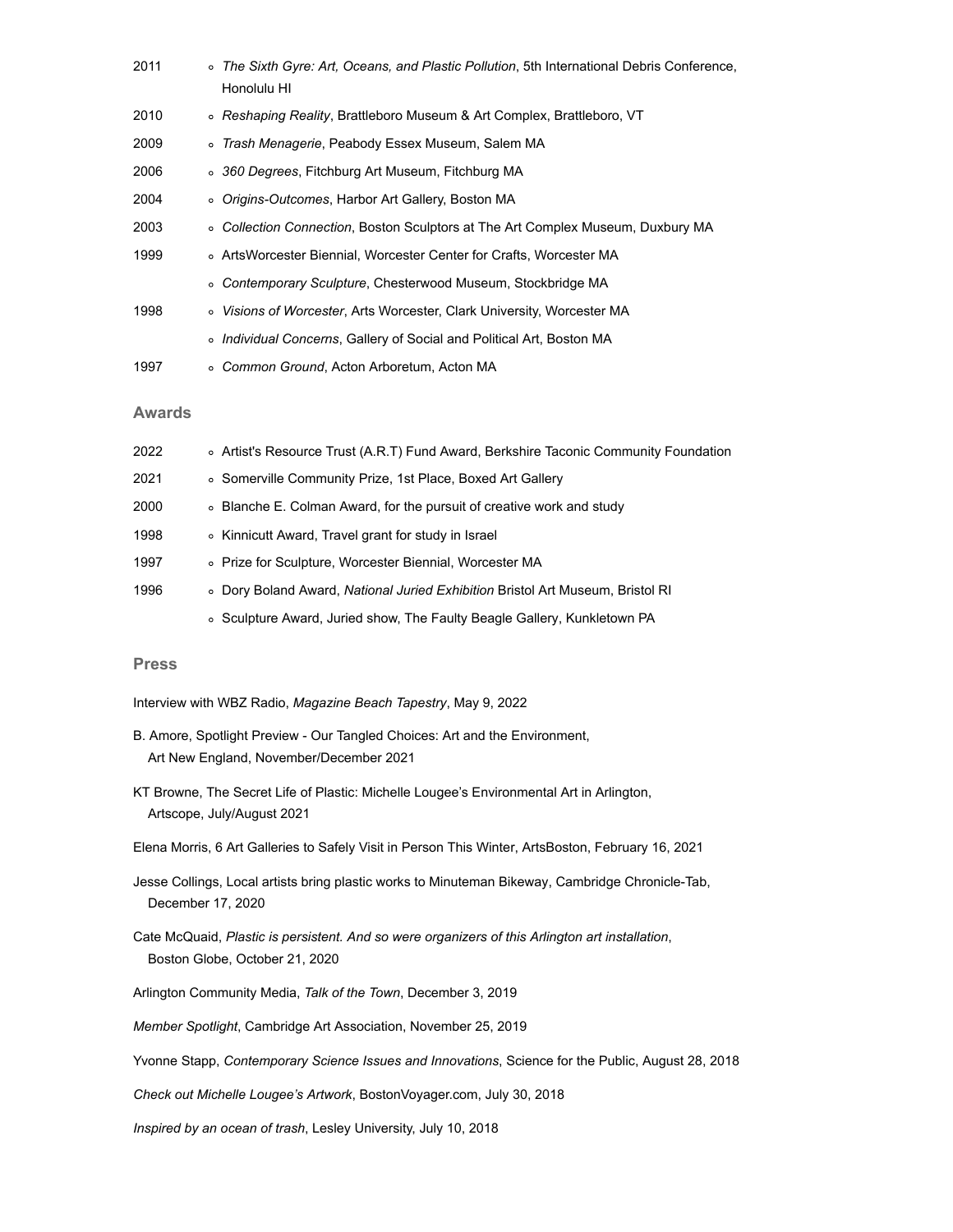- Cate McQuaid, *[Liz Shepard and Michelle Lougee make the mundane memorable](https://www.bostonglobe.com/arts/2018/06/27/liz-shepherd-and-michelle-lougee-make-mundane-memorable/V4jjssgL21A2UTgODrhvKI/story.html)*, Boston Globe, June 29, 2018
- Pamela Reynolds, *[Crocheting Plastic Into Sculpture, A Cambridge Artist Calls For Environmental Action](http://www.wbur.org/artery/2018/06/13/plastic-garbage-sculpture-michelle-lougee)*, WBUR The ARTery, June 16, 2018
- Amelia Mason, *[5 Things To Do This Weekend, From The Who's 'Tommy' To Plastic Bag Sculptures](http://www.wbur.org/artery/2018/06/14/weekend-the-who-roger-daltry-plastic-bag-sculptures-arthur-miller)*, WBUR The ARTery, June 14, 2018

Flavia Cigliano, *[Microcosms of Life: Artspace Maynard's Biomorphic Alchemy](https://artscopemagazine.com/2018/05/microcosms-of-life-artspace-maynards-biomorphic-alchemy/)*, Artscope, May/June 2018

Brian Goslow, *[Creating Conversation](https://artscopemagazine.com/2018/03/stitch-at-new-art-creating-conversation/)*, Artscope, March/April 2018

Gail McCarthy, *[Art From the Deep](http://www.gloucestertimes.com/news/the_catch/art-from-the-deep/article_83c0a1c0-edc3-5c18-aa9c-afa0a3296a18.html)*, Gloucester Times, June 7, 2017

Cate McQuaid, *[Serious Subject Matter](https://www.bostonglobe.com/arts/theater-art/2016/04/18/harbor-gallery-contradictory-views-conflict-and-recovery/c5K5NL46gcqjJB7w2Nl1RI/story.html)*, Boston Globe, April 19, 2016

SC Johnson, *[9 mind-blowing artworks using recycled plastic bags](http://www.mnn.com/your-home/at-home/sponsorphotos/mind-blowing-plastic-bag-artwork/from-the-store-to-the-sea)*, Mother Nature Network, February 13, 2015

Puloma Ghosh, *[Ovid's Girls: Boston/Berlin](https://artscopemagazine.com/2014/07/ovids-girls/)*, Artscope, July/August 2014

Marc Levy, *[Nature from the unnatural gets monthlong show at Sowa gallery](http://www.cambridgeday.com/2013/11/13/nature-from-the-unnatural-gets-monthlong-show-at-sowa-gallery/)*, Cambridge Day, November 13, 2013

Elizabeth Stickley, *[Nature Nurture](http://www.metrowestdailynews.com/news/x219669591/Nature-nurture-at-Fountain-Street-Fine-Arts)*, MetroWest Daily News, February 19, 2012

Cate McQuaid, *[Dreams, the bizarre, a gaze](http://www.bostonglobe.com/arts/theater-art/2011/10/18/galleries-review-what-showing-area-art-galleries/RBTEAGUesrNKdy1WvYIJ3I/story.html)*, Boston Globe, October 18, 2011

Cate McQuaid, *[A Flirtation With Desire](http://www.boston.com/ae/theater_arts/articles/2007/02/22/a_flirtation_with_desire/)*, Boston Globe, February 22, 2007

Lauren O'Neal, *Regional Reviews*, Art New England, December/January 2005

Christine Temin, *[Sculptors Open With Surreal, Scientific Angles](http://www.boston.com/news/globe/living/articles/2004/09/01/sculptors_open_with_surreal_scientific_angles/)*, Boston Globe, September 1, 2004

Leon Nigrosh, *[Origins-Outcomes: Windshield Residue and Bronze Pears](http://media.www.umassmedia.com/media/storage/paper445/news/2004/04/15/Arts/OriginsOutcomes.Windshield.Residue.And.Bronze.Pears-661420.shtml)*, artsMEDIA, April 15, 2004

Chris Bergeron, *Artists Seek a Balance…*, MetroWest Daily News, March 10, 2002

Leon Nigrosh, *[Form and Chaos](http://www.worcesterphoenix.com/archive/art/01/04/12/ARTS_WORCESTER.html)*, Worcester Phoenix, April 12, 2001

#### **Education**

M.F.A. Sculpture, [Boston University,](https://www.bu.edu/cfa/current-students/visual/) Boston MA, 1994

B.F.A. Sculpture, Minor in Art History [Boston University,](https://www.bu.edu/cfa/current-students/visual/) Boston MA, 1989

#### **Teaching Experience**

| 2014 to | o Adjunct Professor Lesley University, Cambridge MA                             |
|---------|---------------------------------------------------------------------------------|
| Present | Courses: Drawing by Stitch + Thread, Principles of Perceptual Sculpture, Figure |
|         | Drawing, Drawing Intensive, 3D Concepts, Intro to Sculpture                     |
| 2007    | • Artist Mentor, The Art Institute of Boston, MFA in Visual Arts Program        |
| 2000    | • Teaching Associate of Art, Boston University School of Fine Arts              |
|         | Courses: Ceramics I and Ceramics II                                             |